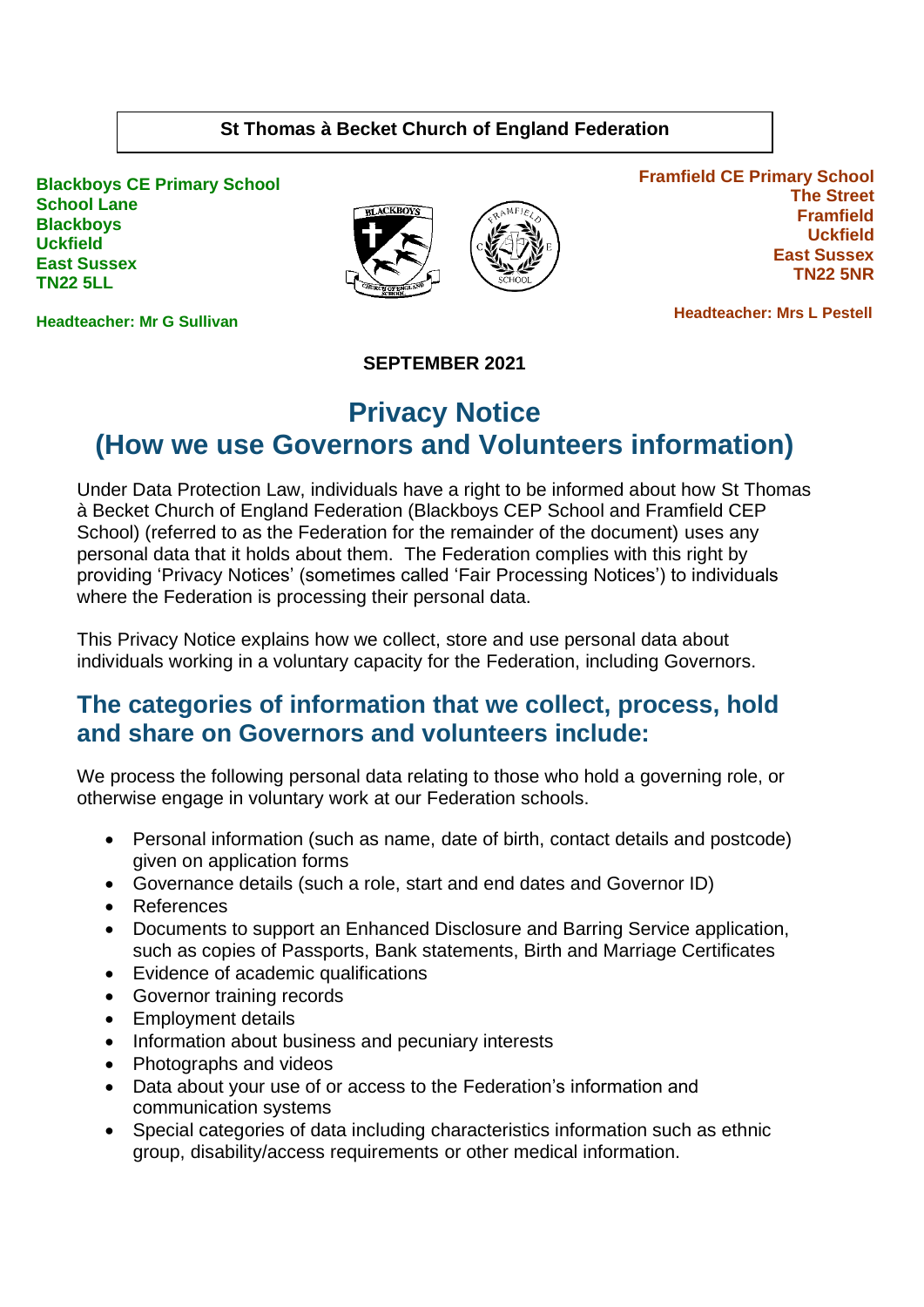## **Why we collect and use this information**

The personal data collected is essential, in order for the Federation to fulfil their official functions and meet legal requirements.

We collect and use volunteer and Governor information, for the following purposes:

- Establish and maintain effective school governance
- Meet statutory obligations for publishing and sharing Governors' details
- Facilitate safe recruitment, as part of our safeguarding obligations towards pupils
- Identify you and safely evacuate the Federation school in the event of an emergency
- Undertake equalities monitoring
- Ensure that appropriate access arrangements can be provided for volunteers/Governors who require them
- Preserve the Federation school's history and collective memory.

## **The lawful basis on which we process this information**

Under current Data Protection Legislation, the Federation must identify a valid lawful basis for any data processing they carry out. We process personal data in relation to Governors and volunteers using the following lawful basis:

UK General Data Protection Regulation (GDPR) Article 6 (1)

- 1. Where the data subject has given consent for the processing of their personal data.
- 2. Processing is necessary for the performance of a contract.
- 3. Processing is necessary for compliance with a legal obligation.
- 4. Processing is necessary in order to protect the vital interests of the Governor/volunteer.
- 5. Processing is necessary for the Federation to be able to fulfil a public task, i.e. provision of education.

All maintained school Governing Bodies under Section 538 of the Education Act 1996 have a legal duty to provide the governance information as detailed above.

UK GDPR Article 9 (2)

- 1. Where the data subject has given explicit consent for the processing of special category personal data.
- 2. Processing of special category data is necessary for obligations in the field of employment.
- 3. Processing of special category data is in the substantial public interest.
- 4. We are required to for reasons of "public health", for example during a pandemic.

Please see the Federation's Special Category Data Policy for more information about how we process this type of data. This Policy can be found on our School's websites.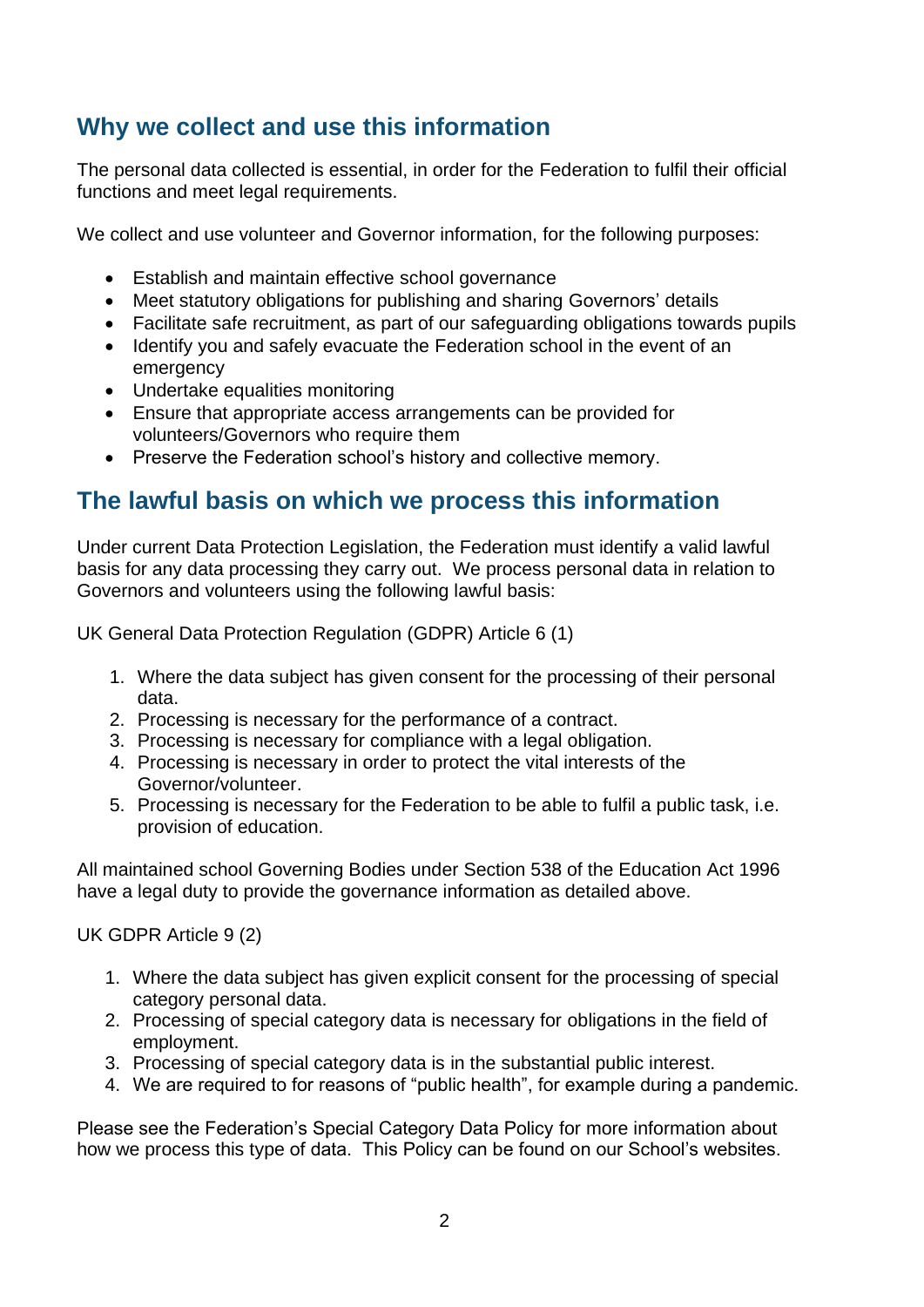Where you have provided us with consent to use your data, you may withdraw this consent at any time. We will make this clear when requesting your consent and explain how you go about withdrawing consent if you wish to do so.

Where we keep records and information containing personal data for a longer time, we do this for archiving purposes in the public interest. We keep these records to preserve the Federation school's history, key events and collective memory. We will provide access to these records for research or statistical purposes, taking reasonable measures to protect the personal data they may contain.

Some of the reasons listed above for collecting and using personal information about you overlap, and there may be several grounds which justify the Federation's use of your data.

## **Collecting Governor and volunteer information**

We collect personal information via

- Governor Application Form
- Business or Pecuniary Interests Form
- Governor Biography
- Governor Attendance at Meetings Records
- Volunteer Application Forms
- DBS Record

Governor and volunteer data is essential for the Federation's operational use. Whilst the majority of personal information you provide to us is mandatory, some of it may be requested on a voluntary basis. In order to comply with UK GDPR, we will inform you at the point of collection, whether you are required to provide certain information to us or if you have a choice in this.

### **Storing Governor and volunteer information**

We hold volunteer and Governor data securely in line with the Federation's Retention Policy. This data is stored securely in line with the Federation's Records Management Policy and is only used for purposes directly relevant to your voluntary role with the Federation.

When your relationship with the Federation has ended, we will retain and then securely dispose of your personal information in accordance with the Federation's Retention Policy. A copy of this policy is available from our school's offices.

We will keep a limited and reasonable amount of personal information for a longer time, where it appears in records that are of historic value or it is in the public interest to keep as part of the Federation school's history and collective memory. We store these records securely in our school archives for permanent preservation.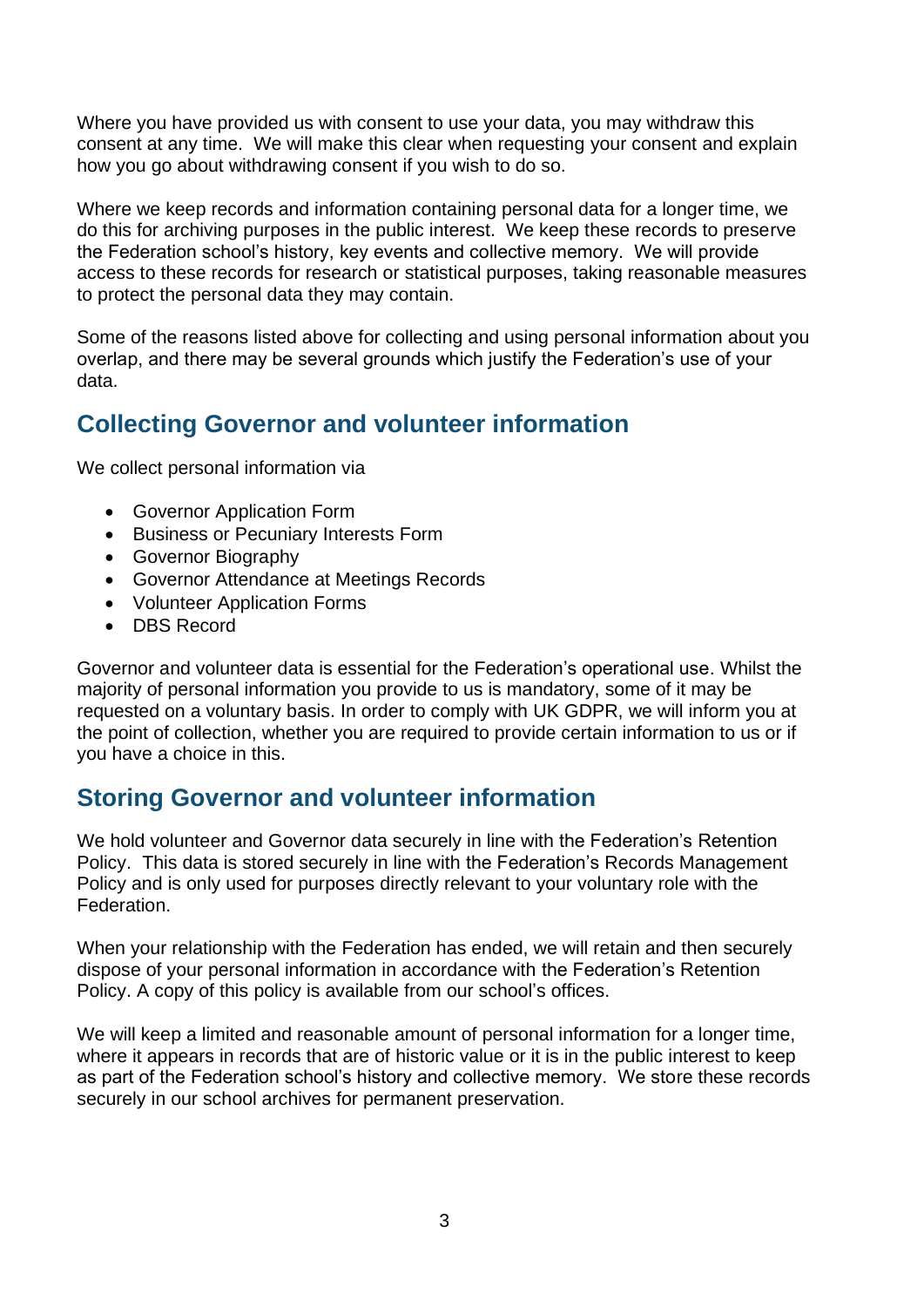### **Who we share Governor and volunteer information with**

Where it is legally required or necessary (and it complies with Data Protection Law), we may share personal information about you with:

- our Local Authority to meet our legal obligations to share certain information, such as safeguarding concerns.
- the Department for Education (DfE)
- Ofsted
- Suppliers and service providers to enable them to provide the service we have contracted them for, such as Governor Clerk
- our Local Diocese
- Traded Services purchased through the Local Authority (e.g. Human Resources or Information Governance Support).

We only share data with organisations who have adequate security measures and protections in place.

### **Why we share Governor and volunteer information**

We do not share information about our Governors or volunteers without consent unless the law and our policies allow us to do so.

#### **Department for Education (DfE)**

The Department for Education (DfE) collects personal data from educational settings and local authorities. We are required to share information about individuals in governance roles with the Department for Education (DfE) under [section 538 of the Education Act](http://www.legislation.gov.uk/ukpga/1996/56/section/538)  [1996.](http://www.legislation.gov.uk/ukpga/1996/56/section/538)

All data is entered manually on the GIAS system and held by DfE under a combination of software and hardware controls which meet the current [Government Security Policy](https://www.gov.uk/government/publications/security-policy-framework)  [Framework.](https://www.gov.uk/government/publications/security-policy-framework)

### **Requesting access to your personal data**

Under Data Protection Legislation, you have the right to request access to information about you that we hold. To make a request for your personal information, contact: volunteers the Headteacher of the school you volunteer in and Governors to the Clerk to the Governing Body.

Depending on the lawful basis above, you may also have the right:

- to ask us for access to information about you that we hold
- to have your personal data rectified, if it is inaccurate or incomplete
- to request the deletion or removal of personal data where there is no compelling reason for its continued processing
- to restrict our processing of your personal data (i.e. permitting its storage but no further processing)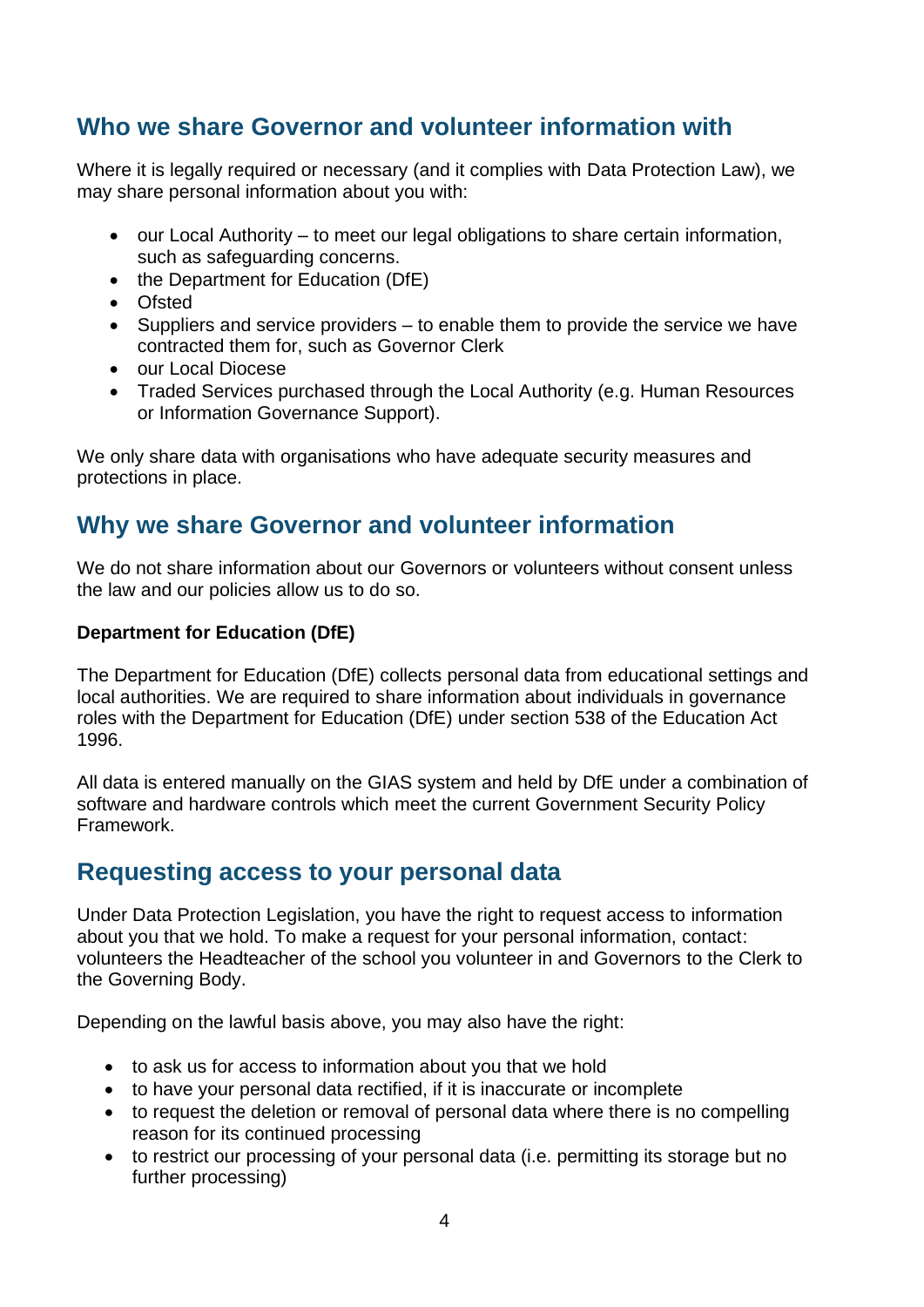- to object to direct marketing (including profiling) and processing for the purposes of scientific/historical research and statistics.
- to not be subject to decisions based purely on automated processing where it produces a legal or similarly significant effect on you.

If you have a concern about the way we are collecting or using your personal data, we ask that you raise your concern with us in the first instance. Alternatively, you can contact the Information Commissioner's Office at<https://ico.org.uk/concerns/>

## **Withdrawal of consent and the right to lodge a complaint**

Where we are processing your personal data with your consent, you have the right to withdraw that consent. If you change your mind, or you are unhappy with our use of your personal data, please let us know by volunteers contacting the Headteacher of the school in which you volunteer and Governors by contacting the Clerk to the Governing Body.

## **Data Protection Officer**

Peter Questier (East Sussex County Council, Information Governance Team. Children's Services)

However, please contact the relevant Federation school in the first instance if you have a query regarding this Privacy Notice or how your information is used.

### **How Government uses your data**

The Governor data that we lawfully share with the DfE via GIAS:

- will increase the transparency of governance arrangements
- will enable schools and the Department to identify more quickly and accurately individuals who are involved in governance and who govern in more than one context
- allows the Department to be able to uniquely identify an individual and in a small number of cases conduct checks to confirm their suitability for this important and influential role.

### **Data collection requirements**

To find out more about the requirements placed on us by the Department for Education including the data that we share with them, go to: <https://www.gov.uk/government/news/national-database-of-governors>

**Note:** Some of these personal data items are not publicly available and are encrypted within the GIAS system. Access is restricted to a small number of DfE staff who need to see it in order to fulfil their official duties. The information is for internal purposes only and not shared beyond the Department, unless the law allows it.